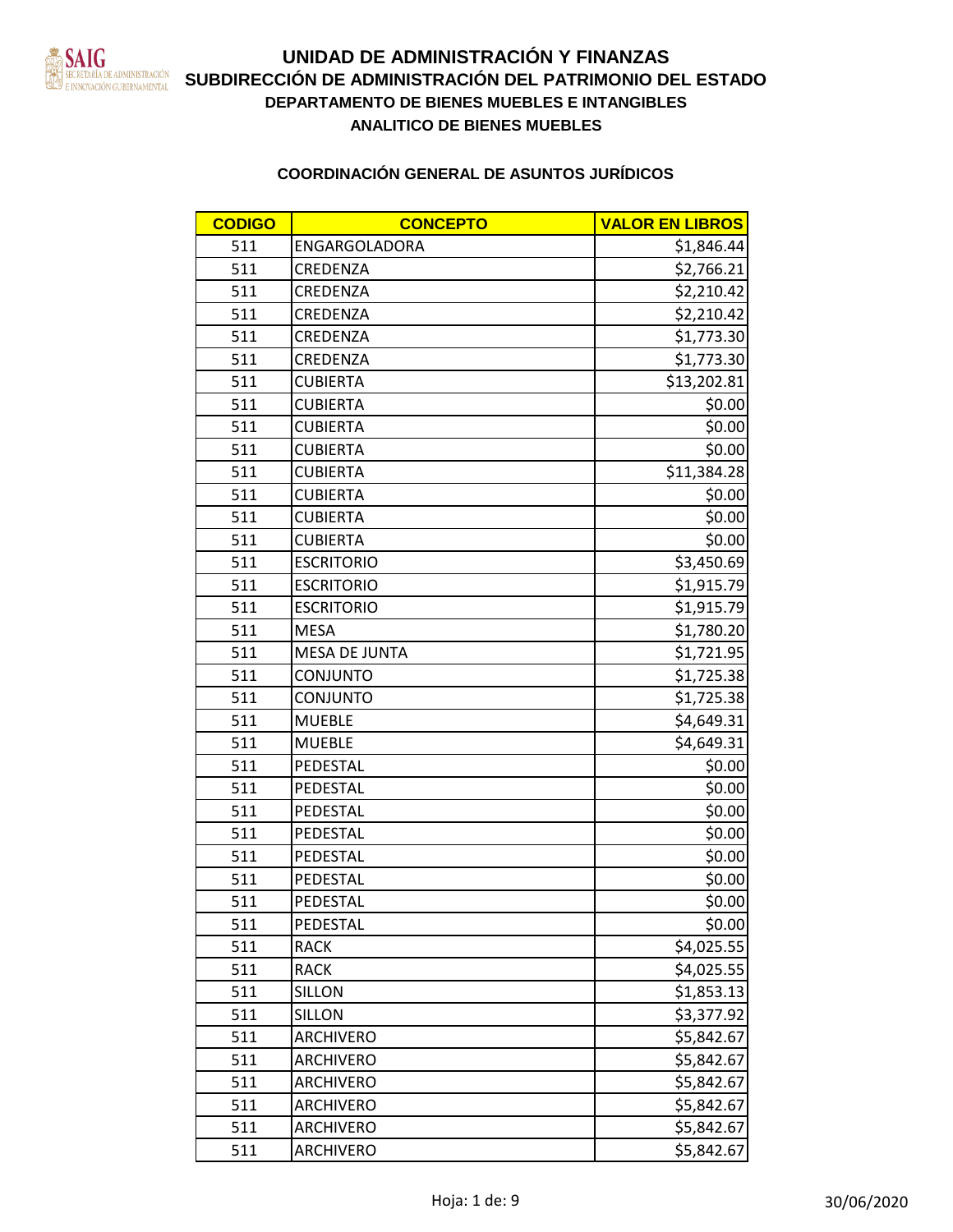

| <b>CODIGO</b> | <b>CONCEPTO</b>             | <b>VALOR EN LIBROS</b> |
|---------------|-----------------------------|------------------------|
| 511           | <b>ARCHIVERO</b>            | \$5,842.67             |
| 511           | <b>ARCHIVERO</b>            | \$5,842.67             |
| 511           | <b>ARCHIVERO</b>            | \$5,842.67             |
| 511           | <b>ARCHIVERO</b>            | \$5,842.67             |
| 511           | <b>ARCHIVERO</b>            | \$5,842.67             |
| 511           | <b>ARCHIVERO</b>            | \$5,842.67             |
| 511           | <b>ARCHIVERO</b>            | \$5,842.67             |
| 511           | <b>ESCRITORIO</b>           | \$14,655.26            |
| 511           | <b>ESCRITORIO</b>           | \$14,655.26            |
| 511           | <b>ESCRITORIO</b>           | \$14,655.26            |
| 511           | <b>ESCRITORIO</b>           | \$14,655.26            |
| 511           | <b>ESCRITORIO</b>           | \$14,655.26            |
| 511           | <b>ESCRITORIO</b>           | \$14,655.26            |
| 511           | <b>GABINETE</b>             | \$9,164.78             |
| 511           | <b>GABINETE</b>             | \$2,866.48             |
| 511           | <b>GABINETE</b>             | \$9,164.78             |
| 511           | <b>GABINETE</b>             | \$9,164.78             |
| 511           | <b>GABINETE</b>             | \$9,164.78             |
| 511           | <b>GABINETE</b>             | \$9,164.78             |
| 515           | <b>ACCESORIO PARA CABLE</b> | \$3,499.87             |
| 515           | C.P.U.                      | \$6,115.95             |
| 515           | C.P.U.                      | \$6,115.95             |
| 515           | C.P.U.                      | \$5,544.45             |
| 515           | C.P.U.                      | \$6,115.95             |
| 515           | C.P.U.                      | \$5,544.45             |
| 515           | C.P.U.                      | \$5,544.45             |
| 515           | C.P.U.                      | \$5,544.45             |
| 515           | C.P.U.                      | \$5,544.45             |
| 515           | C.P.U.                      | \$5,544.45             |
| 515           | C.P.U.                      | \$5,544.45             |
| 515           | C.P.U.                      | \$5,544.45             |
| 515           | C.P.U.                      | \$5,544.45             |
| 515           | C.P.U.                      | \$5,544.45             |
| 515           | C.P.U.                      | \$6,115.95             |
| 515           | C.P.U.                      | \$6,115.95             |
| 515           | COMPUTADORA                 | \$4,312.50             |
| 515           | <b>LAPTOP</b>               | \$5,519.66             |
| 515           | <b>MONITOR</b>              | \$0.00                 |
| 515           | <b>MONITOR</b>              | \$0.00                 |
| 515           | <b>CORDONES</b>             | \$9,868.04             |
| 515           | <b>MONITOR</b>              | \$0.00                 |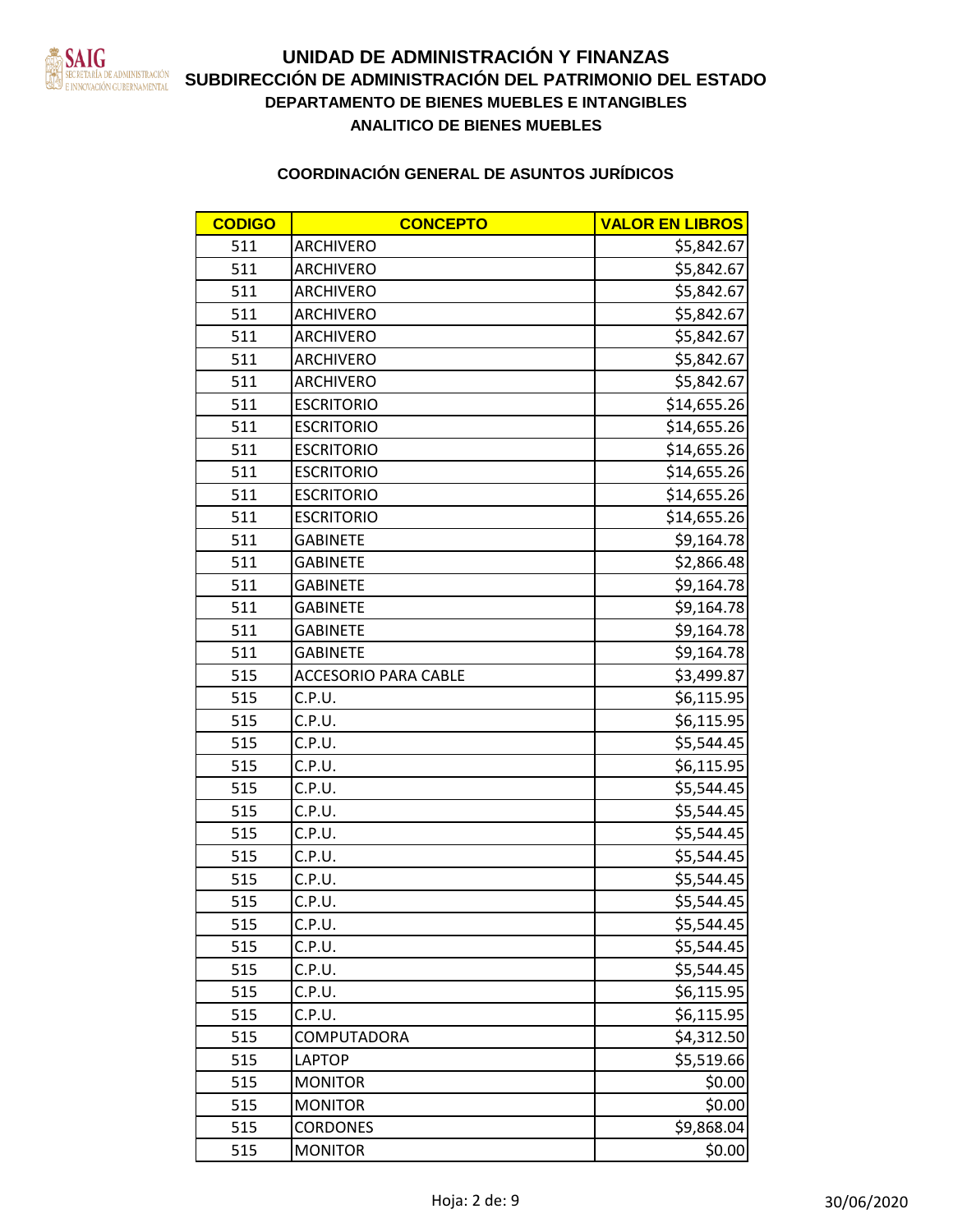

# **DEPARTAMENTO DE BIENES MUEBLES E INTANGIBLES** EN LOCALISTRACIÓN SUBDIRECCIÓN DE ADMINISTRACIÓN DEL PATRIMONIO DEL ESTADO **ANALITICO DE BIENES MUEBLES UNIDAD DE ADMINISTRACIÓN Y FINANZAS**

| <b>CODIGO</b> | <b>CONCEPTO</b> | <b>VALOR EN LIBROS</b> |
|---------------|-----------------|------------------------|
| 515           | C.P.U.          | \$7,092.30             |
| 515           | C.P.U.          | \$7,092.30             |
| 515           | C.P.U.          | \$7,103.38             |
| 515           | C.P.U.          | \$7,092.30             |
| 515           | C.P.U.          | \$7,092.30             |
| 515           | C.P.U.          | \$7,092.30             |
| 515           | C.P.U.          | \$7,092.30             |
| 515           | C.P.U.          | \$7,092.30             |
| 515           | C.P.U.          | \$7,092.30             |
| 515           | C.P.U.          | \$7,092.30             |
| 515           | C.P.U.          | \$7,103.38             |
| 515           | C.P.U.          | \$7,103.38             |
| 515           | C.P.U.          | \$7,103.38             |
| 515           | C.P.U.          | \$7,092.30             |
| 515           | C.P.U.          | \$7,092.30             |
| 515           | C.P.U.          | \$7,092.30             |
| 515           | C.P.U.          | \$7,092.30             |
| 515           | C.P.U.          | \$7,092.30             |
| 515           | C.P.U.          | \$7,103.38             |
| 515           | C.P.U.          | \$7,103.38             |
| 515           | C.P.U.          | \$7,103.38             |
| 515           | C.P.U.          | \$7,103.38             |
| 515           | C.P.U.          | \$7,092.30             |
| 515           | C.P.U.          | \$7,092.30             |
| 515           | C.P.U.          | \$7,092.30             |
| 515           | C.P.U.          | \$7,092.30             |
| 515           | C.P.U.          | \$7,092.30             |
| 515           | C.P.U.          | \$7,092.30             |
| 515           | C.P.U.          | \$7,092.30             |
| 515           | C.P.U.          | \$7,092.30             |
| 515           | C.P.U.          | \$7,092.30             |
| 515           | C.P.U.          | \$7,092.30             |
| 515           | C.P.U.          | \$7,092.30             |
| 515           | C.P.U.          | \$7,092.30             |
| 515           | C.P.U.          | \$7,092.30             |
| 515           | C.P.U.          | \$7,103.38             |
| 515           | C.P.U.          | \$7,103.38             |
| 515           | C.P.U.          | \$7,103.38             |
| 515           | C.P.U.          | \$7,103.38             |
| 515           | C.P.U.          | \$7,103.38             |
| 515           | C.P.U.          | \$7,103.38             |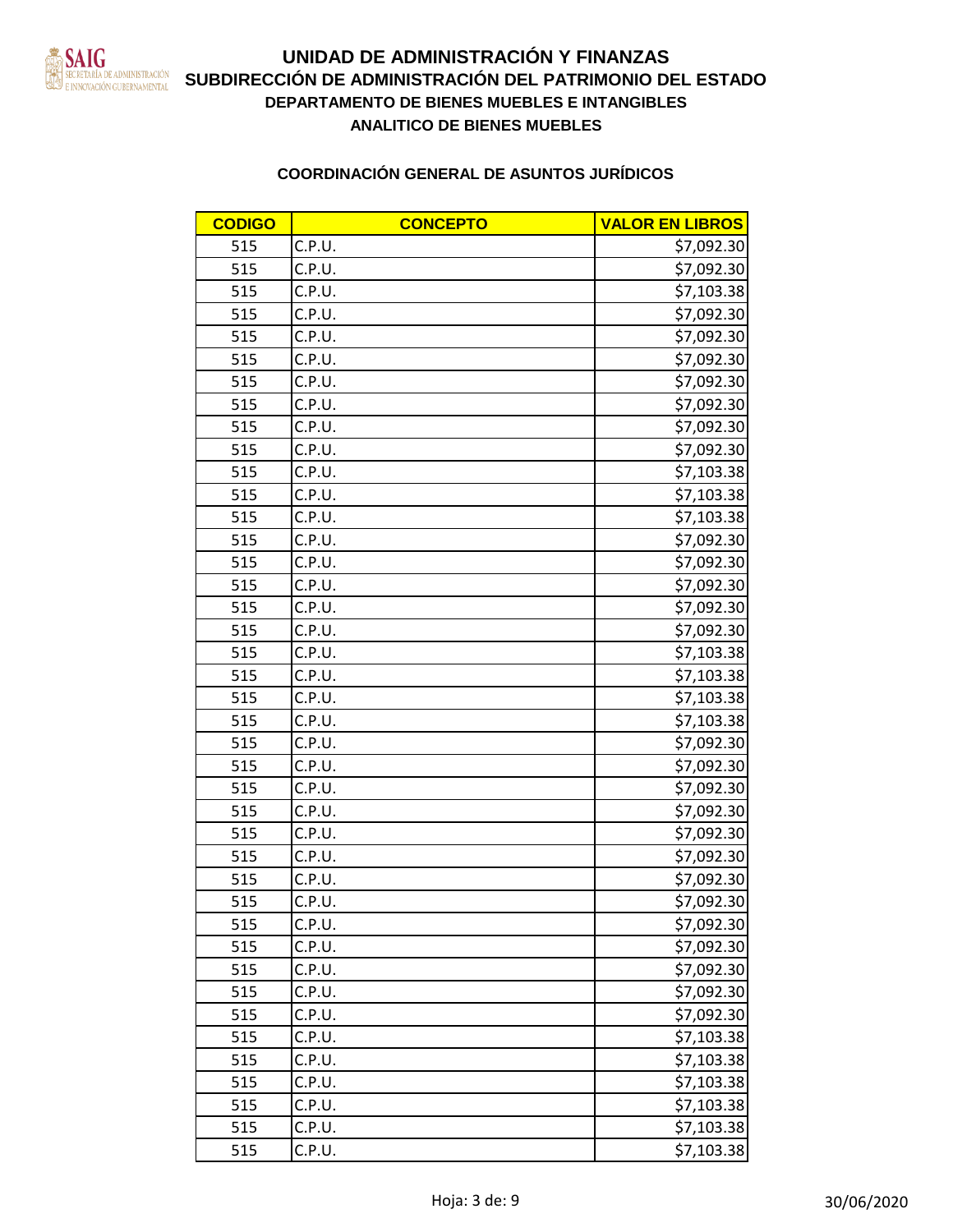

# **DEPARTAMENTO DE BIENES MUEBLES E INTANGIBLES** EN LOCALISTRACIÓN SUBDIRECCIÓN DE ADMINISTRACIÓN DEL PATRIMONIO DEL ESTADO **ANALITICO DE BIENES MUEBLES UNIDAD DE ADMINISTRACIÓN Y FINANZAS**

| <b>CODIGO</b> | <b>CONCEPTO</b>  | <b>VALOR EN LIBROS</b> |
|---------------|------------------|------------------------|
| 515           | C.P.U.           | \$7,103.38             |
| 515           | C.P.U.           | \$7,092.30             |
| 515           | C.P.U.           | \$7,092.30             |
| 515           | C.P.U.           | \$7,092.30             |
| 515           | C.P.U.           | \$7,092.30             |
| 515           | C.P.U.           | \$7,092.30             |
| 515           | C.P.U.           | \$7,092.30             |
| 515           | C.P.U.           | \$7,092.30             |
| 515           | C.P.U.           | \$7,092.30             |
| 515           | C.P.U.           | \$7,092.30             |
| 515           | C.P.U.           | \$7,092.30             |
| 515           | C.P.U.           | \$7,092.30             |
| 515           | C.P.U.           | \$7,103.38             |
| 515           | C.P.U.           | \$7,103.38             |
| 515           | C.P.U.           | \$7,103.38             |
| 515           | C.P.U.           | \$7,103.38             |
| 515           | C.P.U.           | \$7,103.38             |
| 515           | C.P.U.           | \$7,103.38             |
| 515           | C.P.U.           | \$7,103.38             |
| 515           | C.P.U.           | \$7,103.38             |
| 515           | <b>IMPRESORA</b> | \$8,995.83             |
| 515           | <b>IMPRESORA</b> | \$8,995.83             |
| 515           | <b>IMPRESORA</b> | \$8,995.83             |
| 515           | <b>IMPRESORA</b> | \$8,995.83             |
| 515           | <b>FACEPLATE</b> | \$2,186.27             |
| 515           | <b>IMPRESORA</b> | \$4,858.89             |
| 515           | <b>IMPRESORA</b> | \$4,858.89             |
| 515           | <b>LAPTOP</b>    | \$8,327.75             |
| 515           | <b>LAPTOP</b>    | \$8,327.75             |
| 515           | <b>LAPTOP</b>    | \$8,327.75             |
| 515           | <b>LAPTOP</b>    | \$8,327.75             |
| 515           | <b>LAPTOP</b>    | \$8,327.75             |
| 515           | <b>JACK</b>      | \$5,305.79             |
| 515           | <b>LAPTOP</b>    | \$6,141.66             |
| 515           | <b>LAPTOP</b>    | \$6,141.66             |
| 515           | <b>LAPTOP</b>    | \$6,141.66             |
| 515           | <b>LAPTOP</b>    | \$6,141.66             |
| 515           | <b>LAPTOP</b>    | \$8,327.75             |
| 515           | <b>LAPTOP</b>    | \$8,327.75             |
| 515           | <b>MONITOR</b>   | \$0.00                 |
| 515           | <b>MONITOR</b>   | \$0.00                 |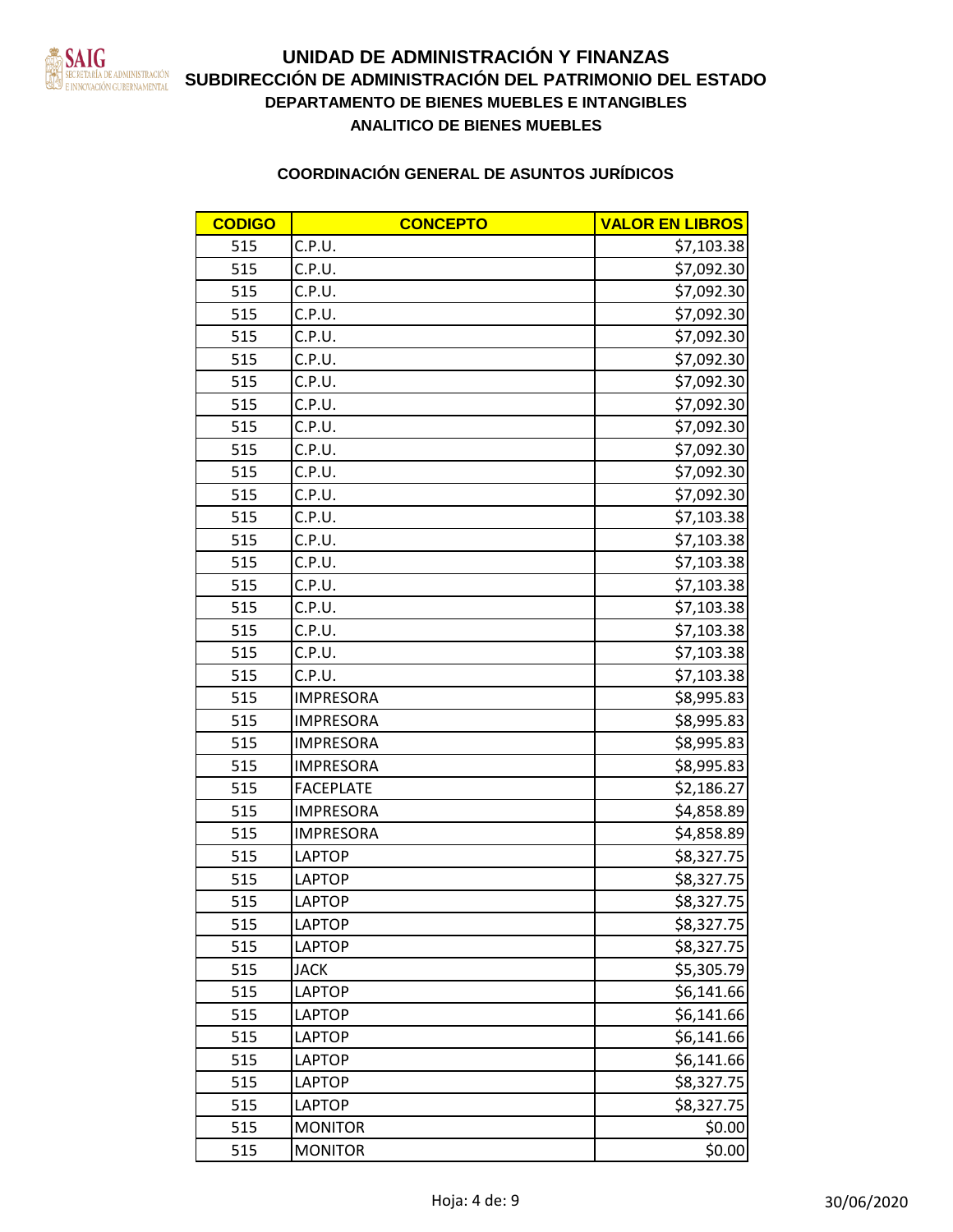

| <b>CODIGO</b> | <b>CONCEPTO</b> | <b>VALOR EN LIBROS</b> |
|---------------|-----------------|------------------------|
| 515           | <b>MONITOR</b>  | \$0.00                 |
| 515           | <b>MONITOR</b>  | \$0.00                 |
| 515           | <b>MONITOR</b>  | \$0.00                 |
| 515           | <b>MONITOR</b>  | \$0.00                 |
| 515           | <b>MONITOR</b>  | \$0.00                 |
| 515           | <b>MONITOR</b>  | \$0.00                 |
| 515           | <b>MONITOR</b>  | \$0.00                 |
| 515           | <b>MONITOR</b>  | \$0.00                 |
| 515           | <b>MONITOR</b>  | \$0.00                 |
| 515           | <b>MONITOR</b>  | \$0.00                 |
| 515           | <b>MONITOR</b>  | \$0.00                 |
| 515           | <b>MONITOR</b>  | \$0.00                 |
| 515           | <b>MONITOR</b>  | \$0.00                 |
| 515           | <b>MONITOR</b>  | \$0.00                 |
| 515           | <b>MONITOR</b>  | \$0.00                 |
| 515           | <b>MONITOR</b>  | \$0.00                 |
| 515           | <b>MONITOR</b>  | \$0.00                 |
| 515           | <b>MONITOR</b>  | \$0.00                 |
| 515           | <b>MONITOR</b>  | \$0.00                 |
| 515           | <b>MONITOR</b>  | \$0.00                 |
| 515           | <b>MONITOR</b>  | \$0.00                 |
| 515           | <b>MONITOR</b>  | \$0.00                 |
| 515           | <b>MONITOR</b>  | \$0.00                 |
| 515           | <b>MONITOR</b>  | \$0.00                 |
| 515           | <b>MONITOR</b>  | \$0.00                 |
| 515           | <b>MONITOR</b>  | \$0.00                 |
| 515           | <b>MONITOR</b>  | \$0.00                 |
| 515           | <b>MONITOR</b>  | \$0.00                 |
| 515           | <b>MONITOR</b>  | \$0.00                 |
| 515           | <b>MONITOR</b>  | \$0.00                 |
| 515           | <b>MONITOR</b>  | \$0.00                 |
| 515           | <b>MONITOR</b>  | \$0.00                 |
| 515           | <b>MONITOR</b>  | \$0.00                 |
| 515           | <b>MONITOR</b>  | \$0.00                 |
| 515           | <b>MONITOR</b>  | \$0.00                 |
| 515           | <b>MONITOR</b>  | \$0.00                 |
| 515           | <b>MONITOR</b>  | \$0.00                 |
| 515           | <b>MONITOR</b>  | \$0.00                 |
| 515           | <b>MONITOR</b>  | \$0.00                 |
| 515           | <b>MONITOR</b>  | \$0.00                 |
| 515           | <b>MONITOR</b>  | \$0.00                 |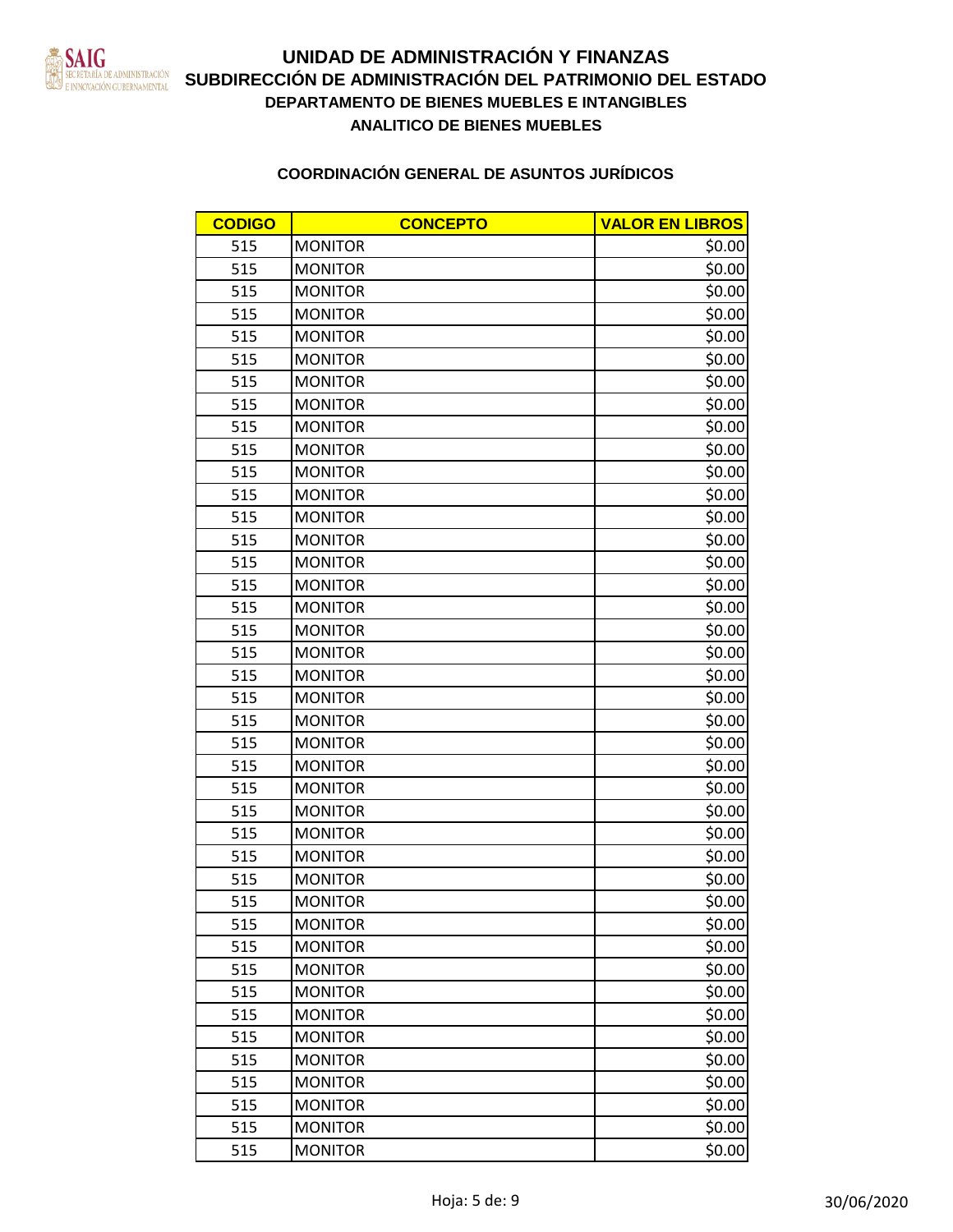

# **DEPARTAMENTO DE BIENES MUEBLES E INTANGIBLES SUBDIRECCIÓN DE ADMINISTRACIÓN DEL PATRIMONIO DEL ESTADO ANALITICO DE BIENES MUEBLES UNIDAD DE ADMINISTRACIÓN Y FINANZAS**

| <b>CODIGO</b> | <b>CONCEPTO</b>  | <b>VALOR EN LIBROS</b> |
|---------------|------------------|------------------------|
| 515           | <b>MONITOR</b>   | \$0.00                 |
| 515           | <b>MONITOR</b>   | \$0.00                 |
| 515           | <b>MONITOR</b>   | \$0.00                 |
| 515           | <b>MONITOR</b>   | \$0.00                 |
| 515           | <b>MONITOR</b>   | \$0.00                 |
| 515           | <b>MONITOR</b>   | \$0.00                 |
| 515           | <b>MONITOR</b>   | \$0.00                 |
| 515           | <b>MONITOR</b>   | \$0.00                 |
| 515           | <b>MONITOR</b>   | \$0.00                 |
| 515           | <b>MONITOR</b>   | \$0.00                 |
| 515           | <b>MONITOR</b>   | \$0.00                 |
| 515           | <b>MONITOR</b>   | \$0.00                 |
| 515           | <b>MONITOR</b>   | \$0.00                 |
| 515           | <b>MONITOR</b>   | \$0.00                 |
| 515           | <b>MONITOR</b>   | \$0.00                 |
| 515           | <b>MONITOR</b>   | \$0.00                 |
| 515           | <b>MONITOR</b>   | \$0.00                 |
| 515           | <b>MONITOR</b>   | \$0.00                 |
| 515           | <b>MONITOR</b>   | \$0.00                 |
| 515           | <b>MONITOR</b>   | \$0.00                 |
| 515           | <b>MONITOR</b>   | \$0.00                 |
| 515           | <b>MONITOR</b>   | \$0.00                 |
| 515           | <b>MONITOR</b>   | \$0.00                 |
| 515           | <b>MONITOR</b>   | \$0.00                 |
| 515           | <b>MONITOR</b>   | \$0.00                 |
| 515           | <b>MONITOR</b>   | \$0.00                 |
| 515           | <b>MONITOR</b>   | \$0.00                 |
| 515           | <b>MONITOR</b>   | \$0.00                 |
| 515           | <b>MONITOR</b>   | \$0.00                 |
| 515           | <b>MONITOR</b>   | \$0.00                 |
| 515           | PANEL            | \$2,027.22             |
| 515           | PANEL            | \$2,027.22             |
| 515           | PANEL            | \$2,027.22             |
| 515           | PANEL            | \$2,027.22             |
| 515           | SERVIDOR         | \$59,517.68            |
| 515           | <b>SWITCH</b>    | \$5,998.34             |
| 515           | <b>TELEFONO</b>  | \$2,358.59             |
| 515           | LAPTOP           | \$6,141.66             |
| 515           | <b>ROUTER</b>    | \$2,610.00             |
| 515           | <b>IMPRESORA</b> | \$2,984.80             |
| 515           | <b>IMPRESORA</b> | \$3,441.02             |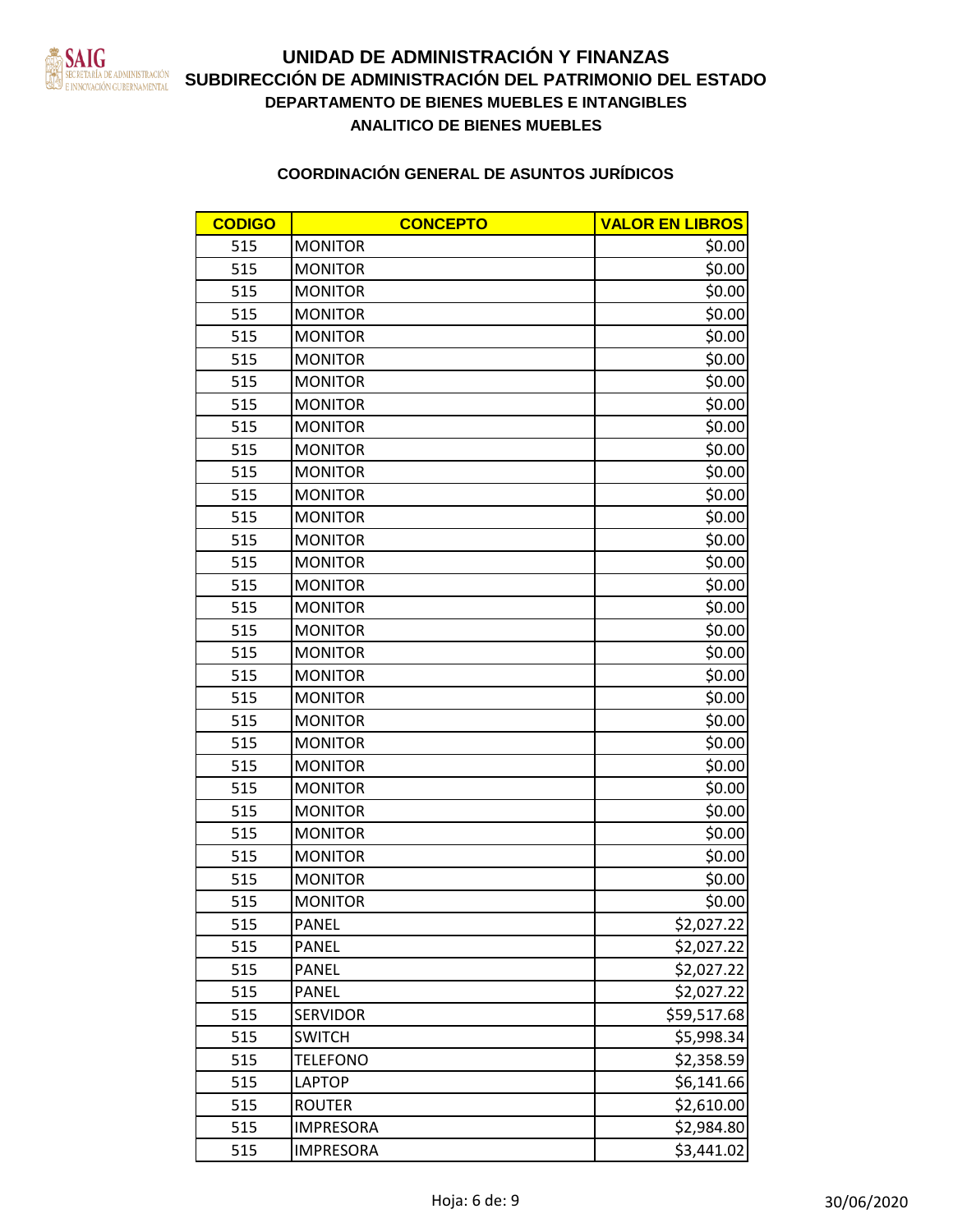

| <b>CODIGO</b> | <b>CONCEPTO</b>    | <b>VALOR EN LIBROS</b> |
|---------------|--------------------|------------------------|
| 515           | <b>IMPRESORA</b>   | \$3,441.02             |
| 515           | <b>COMPUTADORA</b> | \$3,545.48             |
| 515           | <b>TELEFONO</b>    | \$3,066.06             |
| 515           | <b>TELEFONO</b>    | \$3,066.06             |
| 515           | <b>TELEFONO</b>    | \$1,401.46             |
| 515           | <b>TELEFONO</b>    | \$1,401.46             |
| 515           | <b>TELEFONO</b>    | \$1,401.46             |
| 515           | <b>TELEFONO</b>    | \$1,401.46             |
| 515           | <b>TELEFONO</b>    | \$1,401.46             |
| 515           | <b>TELEFONO</b>    | \$1,401.46             |
| 515           | <b>TELEFONO</b>    | \$1,401.46             |
| 515           | <b>TELEFONO</b>    | \$1,401.46             |
| 515           | <b>TELEFONO</b>    | \$1,401.46             |
| 515           | <b>TELEFONO</b>    | \$1,401.46             |
| 515           | <b>TELEFONO</b>    | \$1,401.46             |
| 515           | <b>TELEFONO</b>    | \$1,401.46             |
| 515           | <b>TELEFONO</b>    | \$1,401.46             |
| 515           | <b>TELEFONO</b>    | \$1,401.46             |
| 515           | <b>TELEFONO</b>    | \$1,401.46             |
| 515           | <b>TELEFONO</b>    | \$1,401.46             |
| 515           | <b>TELEFONO</b>    | \$1,401.46             |
| 515           | <b>TELEFONO</b>    | \$1,401.46             |
| 515           | <b>TELEFONO</b>    | \$1,401.46             |
| 515           | <b>TELEFONO</b>    | \$1,401.46             |
| 515           | <b>TELEFONO</b>    | \$1,401.46             |
| 515           | <b>TELEFONO</b>    | \$1,401.46             |
| 515           | COMPUTADORA        | \$28,690.67            |
| 515           | <b>COMPUTADORA</b> | \$28,690.67            |
| 515           | COMPUTADORA        | \$28,690.67            |
| 515           | COMPUTADORA        | \$28,690.67            |
| 515           | COMPUTADORA        | \$29,100.53            |
| 515           | COMPUTADORA        | \$29,100.53            |
| 515           | COMPUTADORA        | \$24,079.67            |
| 515           | <b>COMPUTADORA</b> | \$24,079.67            |
| 515           | <b>COMPUTADORA</b> | \$24,079.67            |
| 515           | COMPUTADORA        | \$24,079.67            |
| 515           | COMPUTADORA        | \$24,079.67            |
| 515           | COMPUTADORA        | \$24,079.67            |
| 515           | COMPUTADORA        | \$24,079.67            |
| 515           | COMPUTADORA        | \$24,079.67            |
| 515           | COMPUTADORA        | \$24,079.67            |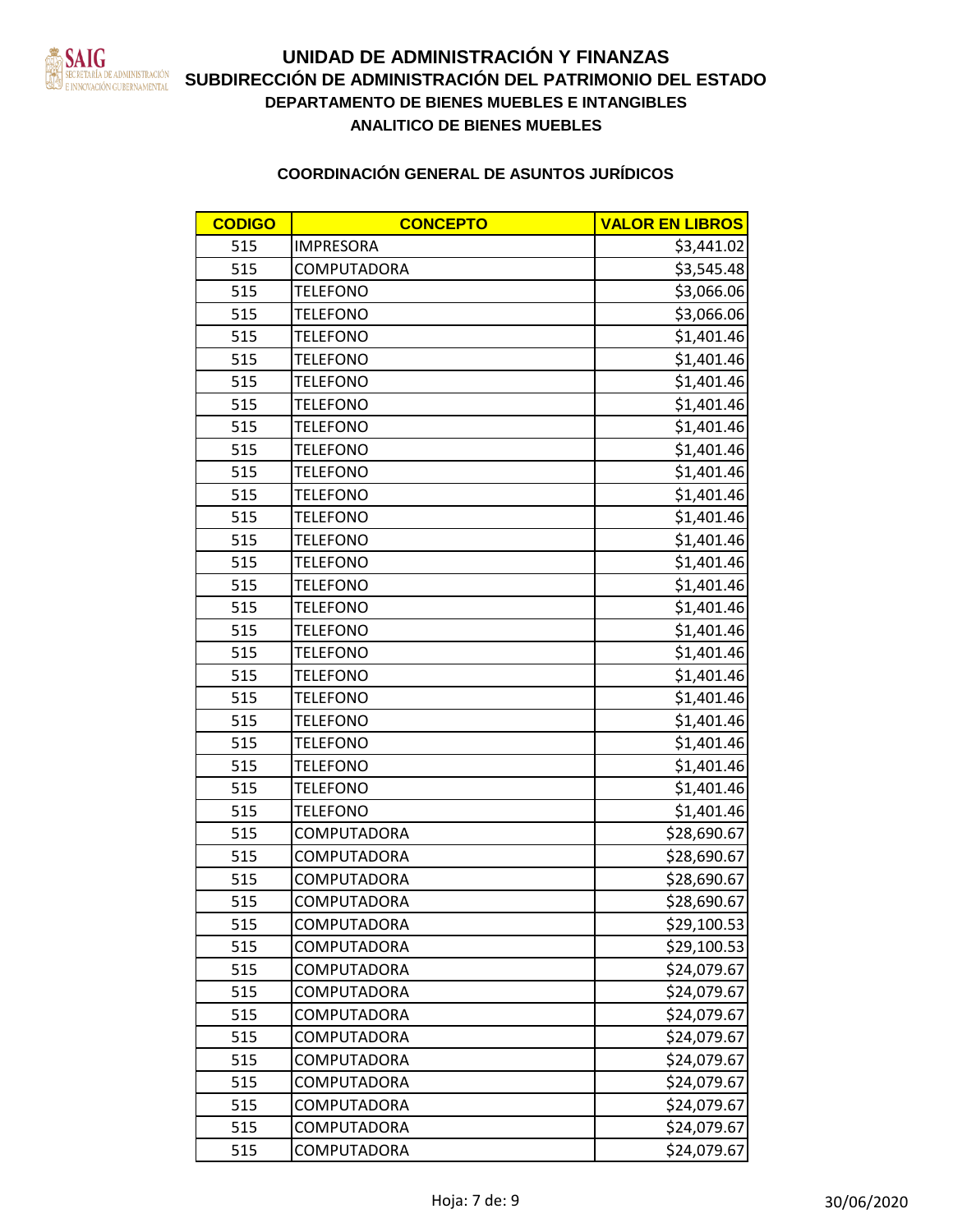

# **DEPARTAMENTO DE BIENES MUEBLES E INTANGIBLES** EN LOCALISTRACIÓN SUBDIRECCIÓN DE ADMINISTRACIÓN DEL PATRIMONIO DEL ESTADO **ANALITICO DE BIENES MUEBLES UNIDAD DE ADMINISTRACIÓN Y FINANZAS**

| <b>CODIGO</b> | <b>CONCEPTO</b>     | <b>VALOR EN LIBROS</b> |
|---------------|---------------------|------------------------|
| 515           | COMPUTADORA         | \$24,079.67            |
| 515           | <b>COMPUTADORA</b>  | \$24,079.67            |
| 515           | COMPUTADORA         | \$24,079.67            |
| 515           | COMPUTADORA         | \$24,079.67            |
| 515           | COMPUTADORA         | \$24,079.67            |
| 515           | COMPUTADORA         | \$24,079.67            |
| 515           | <b>COMPUTADORA</b>  | \$24,079.67            |
| 515           | COMPUTADORA         | \$24,079.67            |
| 515           | <b>COMPUTADORA</b>  | \$24,079.67            |
| 515           | COMPUTADORA         | \$24,079.67            |
| 515           | COMPUTADORA         | \$24,079.67            |
| 515           | COMPUTADORA         | \$24,079.67            |
| 515           | COMPUTADORA         | \$24,079.67            |
| 515           | COMPUTADORA         | \$24,079.67            |
| 515           | COMPUTADORA         | \$24,079.67            |
| 515           | COMPUTADORA         | \$24,079.67            |
| 515           | <b>LAPTOP</b>       | \$25,411.73            |
| 515           | MULTIPLEXOR         | \$12,808.33            |
| 515           | <b>ROUTER</b>       | \$7,275.13             |
| 515           | <b>SCANER</b>       | \$12,091.07            |
| 515           | <b>SWITCH</b>       | \$49,030.30            |
| 515           | <b>SWITCH</b>       | \$49,030.30            |
| 515           | <b>SWITCH</b>       | \$49,030.30            |
| 515           | LAPTOP              | \$4,290.29             |
| 515           | <b>MONITOR</b>      | \$0.00                 |
| 515           | <b>MONITOR</b>      | \$0.00                 |
| 519           | MAQUINA CALCULADORA | \$351.00               |
| 519           | <b>RELOJ</b>        | \$6,520.50             |
| 519           | MINISPLIT 18000 BTU | \$8,308.34             |
| 519           | MINISPLIT 18000 BTU | \$8,308.34             |
| 519           | MINISPLIT 18000 BTU | \$8,308.34             |
| 519           | MINISPLIT 18000 BTU | \$10,444.49            |
| 519           | MINISPLIT 18000 BTU | \$10,444.49            |
| 521           | <b>PROYECTOR</b>    | \$2,958.00             |
| 521           | <b>PROYECTOR</b>    | \$2,958.00             |
| 521           | VIDEO-PROYECTOR     | \$8,669.07             |
| 523           | CAMARA              | \$3,989.70             |
| 523           | VIDEO-PROYECTOR     | \$4,886.86             |
| 564           | AIRE ACONDICIONADO  | \$6,436.99             |
| 564           | AIRE ACONDICIONADO  | \$6,436.99             |
| 564           | CONDENSADOR         | \$4,589.25             |